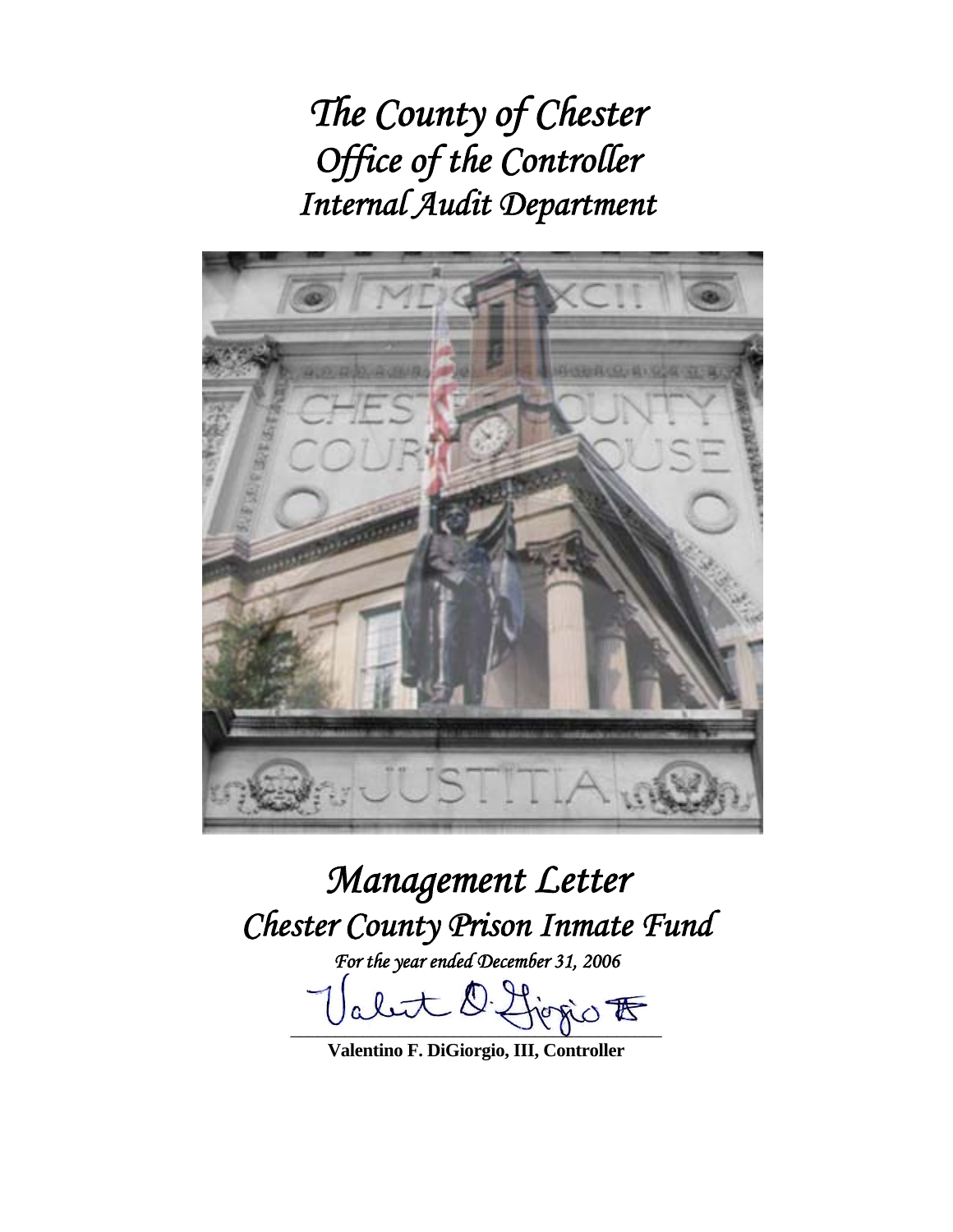## **To: Warden D. Edward McFadden**

#### *Introduction*

On January 8, 2008, Internal Audit completed an audit of the *Chester County Prison Inmate Fund* (*Inmate Fund*) for the year ended December 31, 2006. Robert Pinkos, CIA, was the auditor-incharge and was assisted by 3 additional auditors. Internal Audit is required by County Code to review county offices annually to ensure compliance with policies and procedures and to assess their overall internal control structure. The scope of our audit included a review of the following:

- Cash and Petty Cash
- Accounts Receivable
- Accounts Payable
- Cash Receipts
- Cash Disbursements
- Voided Transactions
- Compliance Escheats

#### *Executive Summary*

The management and staff of the *Inmate Fund* are, in all material respects, in compliance with policies and procedures imposed by the County of Chester, by the Commonwealth regarding escheats, and by prison management. Internal Audit noted no matters of a significant nature in the overall internal control structure or in the area of compliance.

Internal Audit did however note minor weaknesses in the overall internal control structure as well as several instances of a lesser significance regarding non-compliance with County and office policies and procedures. These matters are covered within this Management Letter.

Internal Audit would like to thank the management and staff of the Chester County Prison for their time and assistance during the course for this audit. We have provided herein a copy of our "Audit Findings" and "Recommendations" for your review and comment.

Please feel free to contact our office at 610-344-5906 should you have any questions or concerns.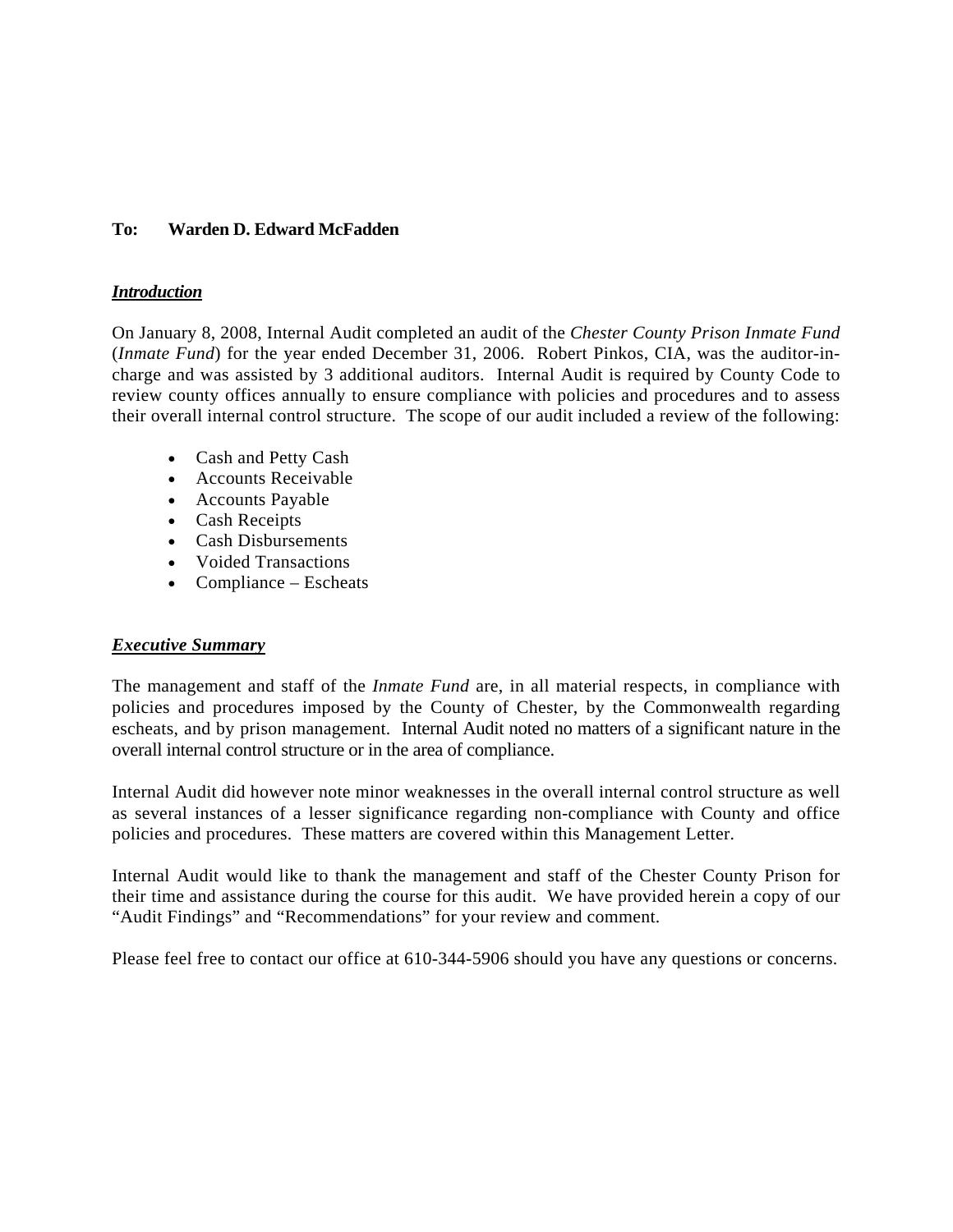# **CHESTER COUNTY PRISON INMATE FUND**

# **FINDINGS AND RECOMMENDATIONS**

## **FOR THE YEAR ENDED DECEMBER 31, 2006**

## **I. INTERNAL CONTROL FINDINGS AND RECOMMENDATIONS**

## RECONCILIATION

### Finding 1: Cash Rollforward and Balance Sheet

As in prior year audits, Internal Audit could not reconcile the *Inmate Fund's* assets and liabilities. The *Inmate Fund* assets are insufficient to cover the liabilities "due to the inmates" as of 12/31/06. The checking account is short \$2,724.72.

In addition, the cash rollforward for 2006 **does not** agree with the 12/31/06 reconciled bank balance. Internal Audit should be able to take the 12/31/05 reconciled bank balance, add all receipts and disbursements recorded in the *Inmate Fund* for the year (2006), and arrive at the 12/31/06 reconciled bank balance. Internal Audit noted a difference of \$28.00 between the 12/31/06 cash rollforward and the reconciled bank balance.

#### **Recommendation**

Internal Audit strongly recommends that the Prison accounting department prepare a cash rollforward and balance sheet each month along with their monthly bank reconciliations. Monthly bank reconciliations are reconciled by using the Bank Account Activity Report from JailView. Since this report is only a list of manual transactions and is not interfaced with the transactions that occur to the Inmates' accounts in JailView, the accounting department cannot rely only on bank reconciliations to verify that all transactions have been recorded properly. The rollforward and balance sheet will supplement and help validate the completeness and accuracy of transactions reflected on the Bank Account Activity Report. In addition, the reports will provide a record of any unlocated differences between assets and liabilities for comparative purposes and analysis. It is further suggested that should the difference identified on the 2006 *audited balance sheet* remain consistent over the next 3 years, that management of the Prison should consider transferring an equivalent sum from the Prison Canteen fund to offset this unresolved deficiency.

## *Auditee Response*

*The cash rollforward and bank balance have not agreed for several years by \$2,000 to \$2,800. The number is not exact from month to month, making the reconciliations more difficult. Some of these reconciliations were in fact done for 2006, and all were done for 2005. The results were not always consistent from month to month. Researching the differences is very time-consuming and inefficient, and is an ongoing process.*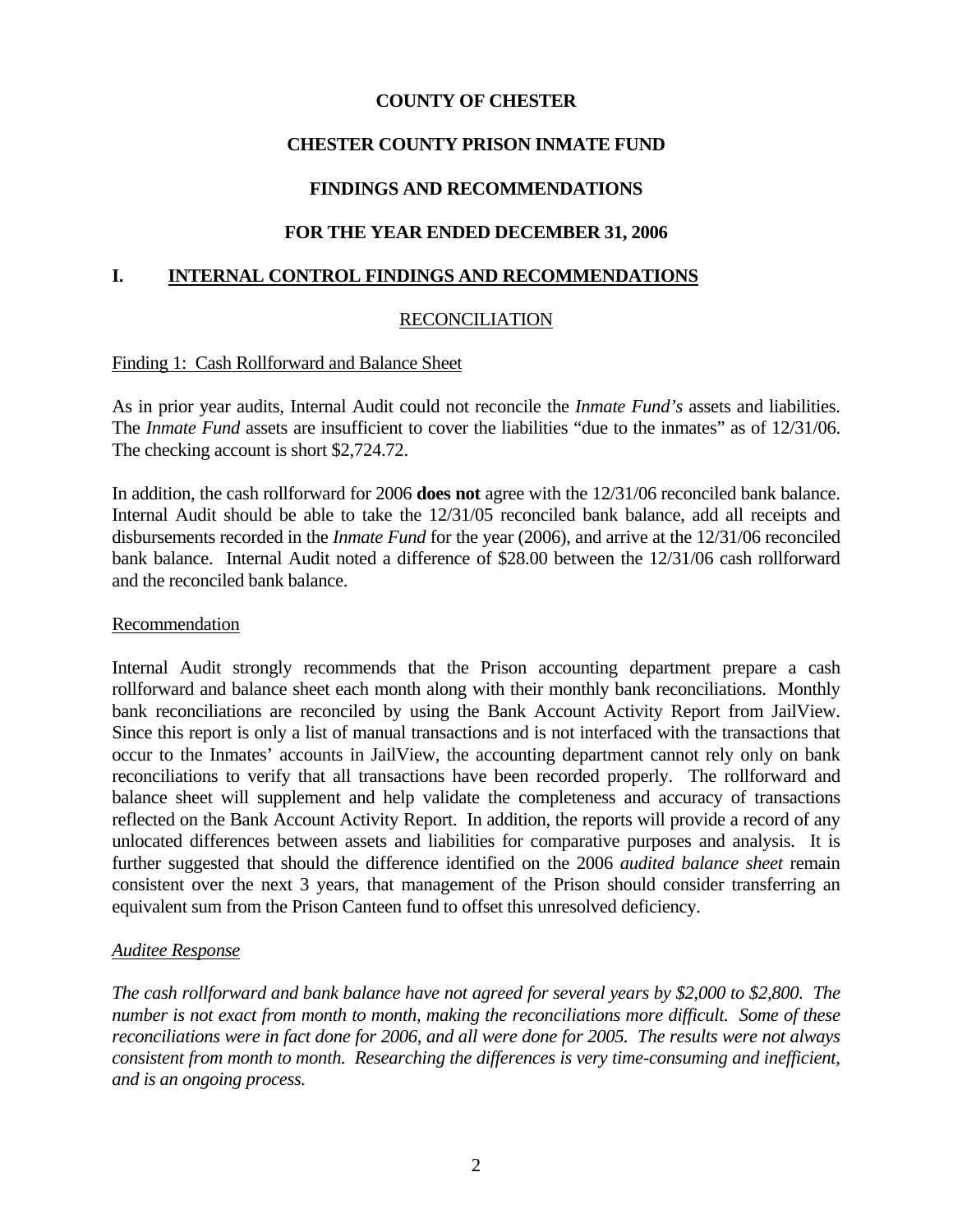# **CHESTER COUNTY PRISON INMATE FUND**

# **FINDINGS AND RECOMMENDATIONS**

## **FOR THE YEAR ENDED DECEMBER 31, 2006**

## **I. INTERNAL CONTROL FINDINGS AND RECOMMENDATIONS**

## RECONCILIATION

#### Finding 2: Bank Reconciliation

Internal Audit noted that numerous stale dated checks were not voided in a timely manner.

#### Recommendation

Internal Audit recommends that stale checks, checks outstanding for more than 60 days, should be voided in a timely manner, preferably no longer than 90 days after the date the check was issued.

#### *Auditee Response*

*Since the audit, stale checks have been voided through 6/30/07. We have had new checks printed stating "Void after 180 days" rather than 60 days, since the cashing of stale checks is a recurring nuisance, and ultimately the funds would have to be transferred to the Pennsylvania Dept. of the Treasury after five years if unclaimed.* 

## RECORDKEEPING

#### Finding 1: Cash Adjustments

Internal Audit noted 4 instances where prior year audit findings dealing with cash adjustments to the bank account and inmates' accounts were not corrected as of 12/31/06.

#### Recommendation

Internal Audit recommends that the accounting staff take more care to ensure transactions are recorded correctly to both the inmate's account and bank account in a timely manner.

#### *Auditee Response*

*The 4 prior year adjustments have been made. Two required a cash transfer from the Canteen Fund to reimburse the Inmate Fund for bank fees, and two required that the bank reverse credits given to the Inmate Fund for stale checks. Those two debits are pending action by the bank.*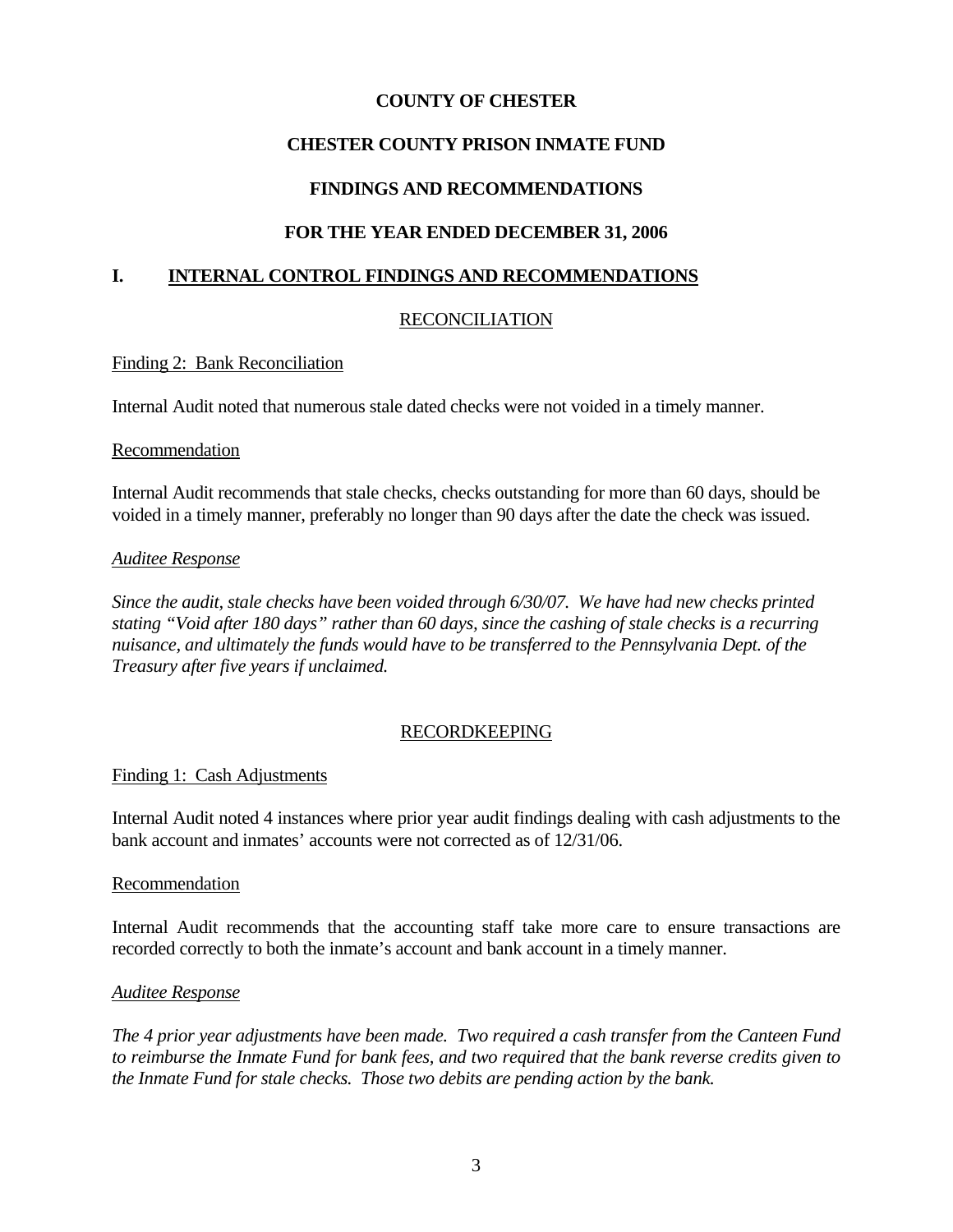# **CHESTER COUNTY PRISON INMATE FUND**

## **FINDINGS AND RECOMMENDATIONS**

## **FOR THE YEAR ENDED DECEMBER 31, 2006**

## **I. INTERNAL CONTROL FINDINGS AND RECOMMENDATIONS**

### RECORDKEEPING

#### Finding 2: Canteen / Inmate Bank Transfers

Internal Audit noted the following:

- $\triangleright$  In the prior year audit, the amount of Inmate canteen orders did not reconcile to the amount actually transferred from the Inmate bank account to the Canteen bank account. The Inmate bank account was overstated by \$352.52. This amount needs to be transferred from the Inmate Fund bank account to the Canteen Fund bank account.
- $\triangleright$  In 13 instances, the amount of Inmate canteen orders/credits did not reconcile to the amount actually transferred from the Inmate bank account to the Canteen bank account. The Inmate bank account was understated by \$14,356.46 for the year 2006. This amount needs to be transferred from the Canteen Fund bank account to the Inmate Fund bank account.
- ¾ The interest earned on the Inmate Fund bank account from March through December 2006 has not been transferred to the Canteen Fund bank account. As of 12/31/06, \$2,858.71 of interest remains in the Inmate Fund bank account and needs to be transferred to the Canteen Fund bank account.

#### Recommendation

Internal Audit recommends that management make a net transfer of \$11,145.23 from the Canteen Fund bank account to the Inmate Fund bank account in order to correct the errors listed above. Internal Audit also recommends that the accounting staff exercise greater care to ensure that the weekly transfer between bank accounts for canteen orders reconciles to the disbursement reports in JailView for the Inmates' accounts. Preparing monthly cash rollforwards should alert the accounting staff if a difference has occurred between canteen orders and what was actually transferred between bank accounts. The accounting staff should also transfer the interest earned on the Inmate Fund bank account to the Canteen Fund bank account on a monthly basis.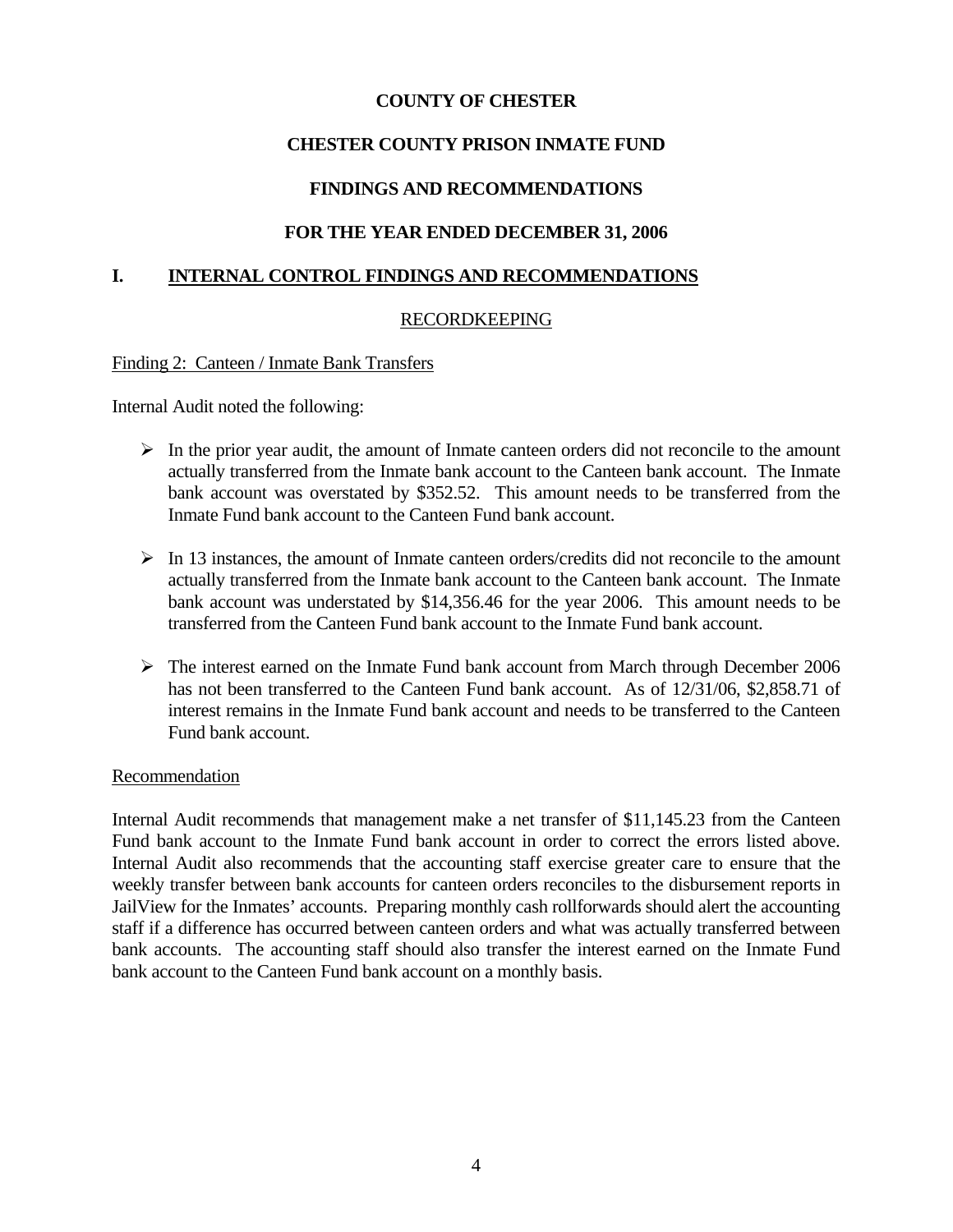# **CHESTER COUNTY PRISON INMATE FUND**

# **FINDINGS AND RECOMMENDATIONS**

## **FOR THE YEAR ENDED DECEMBER 31, 2006**

### **I. INTERNAL CONTROL FINDINGS AND RECOMMENDATIONS**

## RECORDKEEPING

#### Finding 2: Canteen / Inmate Bank Transfers *(continued)*

#### *Auditee Response*

*Numerous people have been involved in trying to reconstruct why the transfers to the Canteen Fund did not match the canteen transactions in 13 instances. Little or nothing was left as a paper trail for the incorrect January and February files of Canteen credits uploaded into JailView. But it appears that reasonable amounts of cash were transferred to the Canteen Fund even though nothing was done to back out the incorrect credits. For October 13 no payment at all was made for Canteen. Nine instances were credits not taken. The bookkeeping department will be instructed to be more careful in transferring the net of the orders and the credits. For December 18, the credit amount was transferred on 1/26/07 when it was discovered.* 

*The interest earned on the Inmate Fund for March through December 2006, as well as the interest for January through November 2007, was transferred to the Canteen Fund on 12/26/07. The transfer will be made monthly in the future.* 

#### Finding 3: Cash Receipts

Internal Audit noted in 1 instance that a deposit was not made within one business day.

#### Recommendation

Internal Audit recommends that members of the staff take greater care to ensure monies are deposited within one business day of receipt.

#### *Auditee Response*

*Management concurs with the audit finding and recommendation*.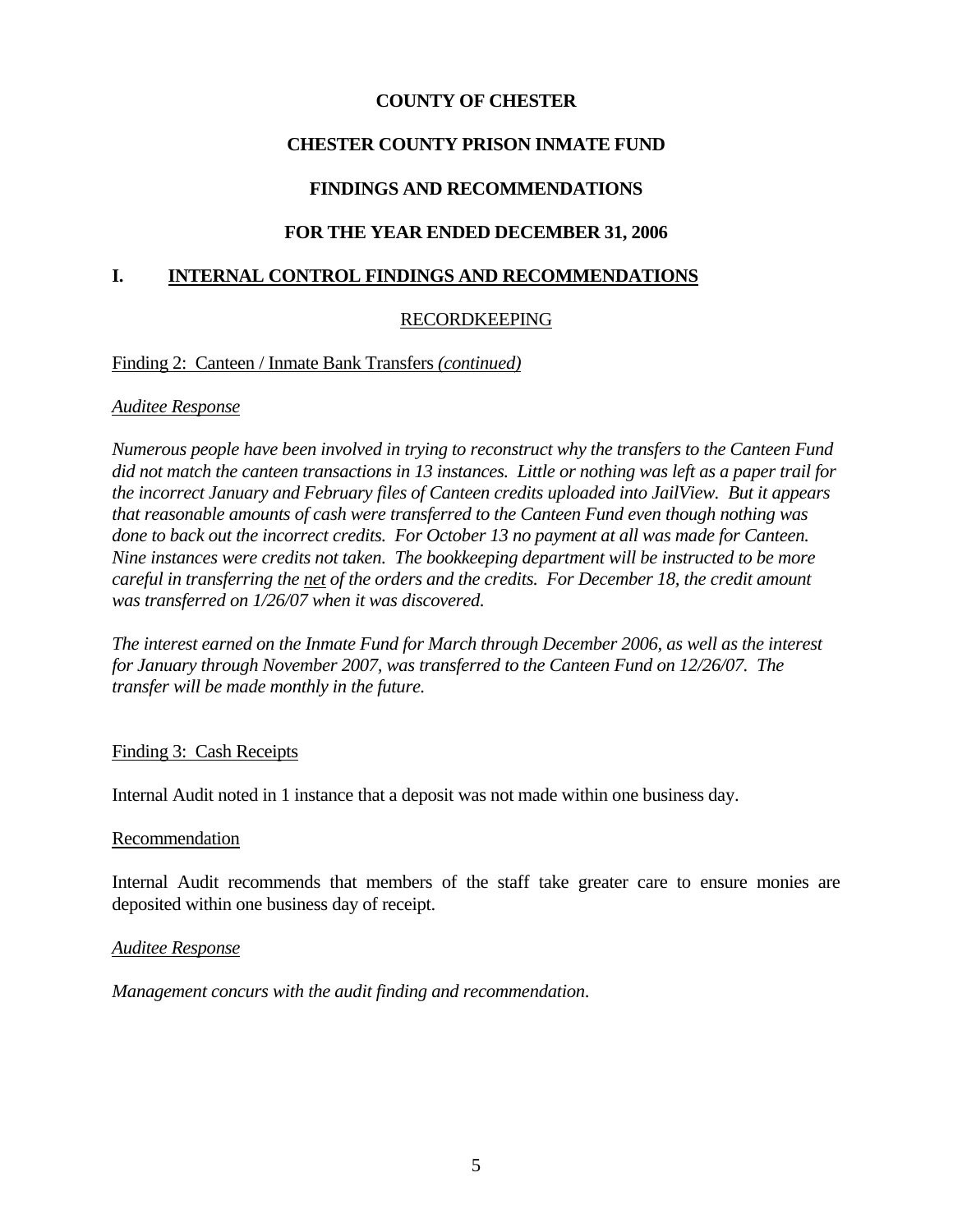# **CHESTER COUNTY PRISON INMATE FUND**

# **FINDINGS AND RECOMMENDATIONS**

## **FOR THE YEAR ENDED DECEMBER 31, 2006**

### **I. INTERNAL CONTROL FINDINGS AND RECOMMENDATIONS**

### RECORDKEEPING

#### Finding 4: Cash Disbursements

Internal Audit noted the following:

- $\triangleright$  In 7 instances, checks created in JailView were issued out sequence.
- $\triangleright$  In 2 instances, voided checks were not entered into the JailView computer system. There is no record of these checks in JailView.
- $\triangleright$  In 1 instance, money was refunded to a discharged inmate before they were charged for IFR.

#### Recommendation

Internal Audit recommends that the accounting staff exercise greater care when creating checks in JailView to ensure that all checks are created in sequence and all checks are properly entered and voided in the JailView computer system.

#### *Auditee Response*

*It is not possible to create checks out of numerical sequence in JailView. I have noticed that sometimes checks do not print on the Bank Activity report in strict numeric order within the date; therefore this is a software issue and not something done by the staff.* 

*Checks #20511 and 22974 were not actually checks, but printer test pages, and were duly put into the check stub notebook and the "checks" voided. There are problems sometimes with the printer not interfacing correctly with JailView and that causes prenumbered checks to be unusable, which is what happened in these instances.* 

*An inmate was given a discharge check when he had an IFR balance because at the time of the discharge (his tenth), it looked like his IFR balance was zero. However, I did not discover until August 2007 that cash balances and IFR balances were not being routinely transferred when an inmate was re-committed. The bookkeepers were under the impression that all balances were being brought forward by Records, but this turned out to be not true. Since September we have had to check every committed and every released person for prior balances, and move them to the most current stay. When inmate #40277 was given his check on 1/22/07, his IFR balance for commitment 10 said zero.*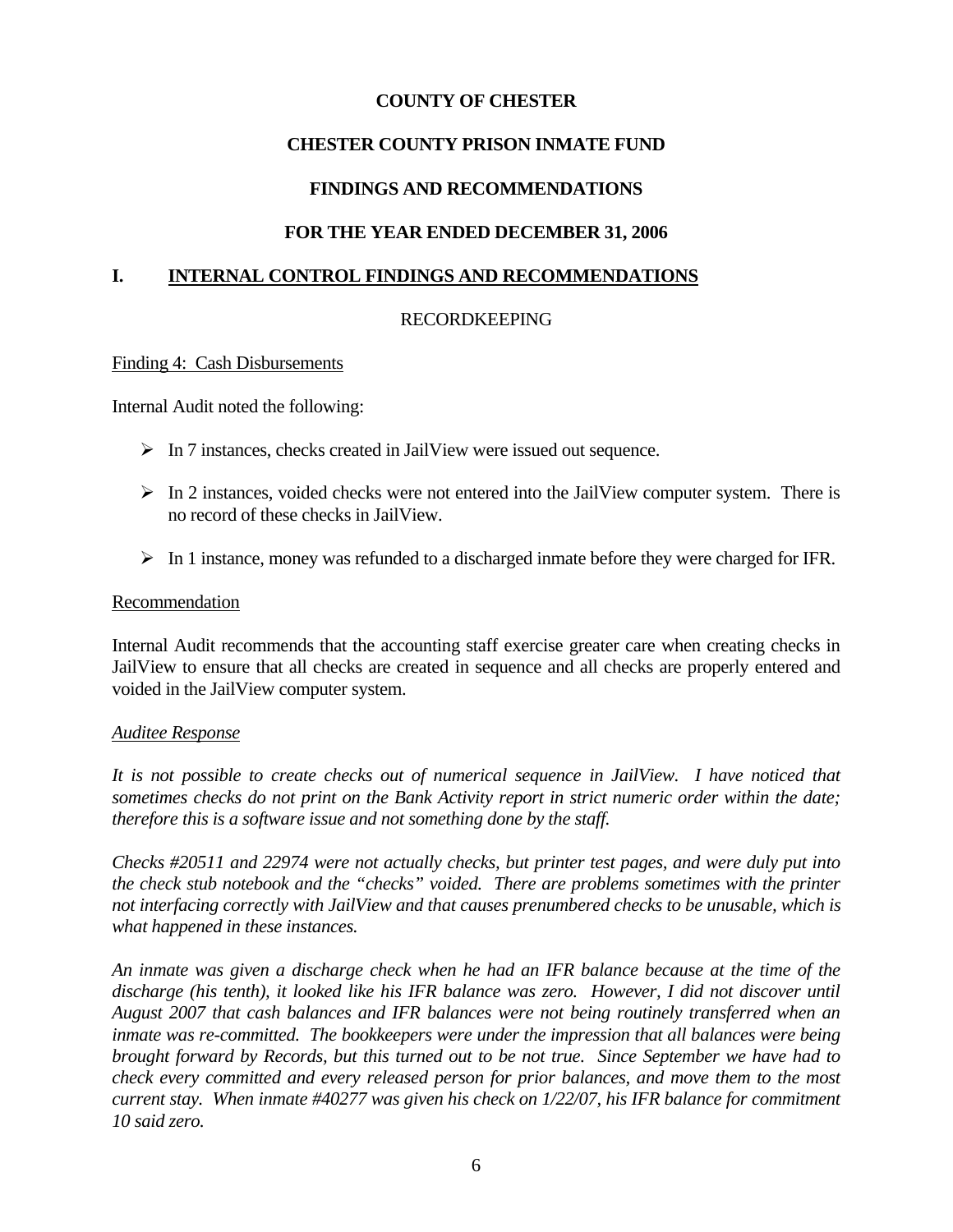# **CHESTER COUNTY PRISON INMATE FUND**

# **FINDINGS AND RECOMMENDATIONS**

## **FOR THE YEAR ENDED DECEMBER 31, 2006**

### **I. INTERNAL CONTROL FINDINGS AND RECOMMENDATIONS**

### RECORDKEEPING

#### Finding 5: Voided Disbursements

Internal Audit noted the following:

- $\triangleright$  In 9 instances, the signature line of the original check was not defaced.
- ¾ In 1 instance, a voided check was not properly marked "void."
- ¾ In 10 instances, a check was voided and a replacement check was issued for the voided check. The replacement check was given the same check number as the original voided check.

#### **Recommendation**

Internal Audit recommends that the accounting staff exercise greater care to ensure that all voided checks are marked void and the signature line is defaced. It is also recommended that a check number is to be used only one time. If a check is voided and replaced, the replacement check should be assigned a new check number. Assigning the same check number to a different disbursement, even if it is a replacement to a voided check, is not a generally accepted accounting practice.

#### *Auditee Response*

*The bookkeepers will be more careful to properly document checks which are voided.* 

*When a check does not print properly, there is an option in JailView to reprint the check, and this is what makes it appear that a new check was issued with the same number. We will endeavor to void the first check and re-enter the check information instead of trying to reprint.*